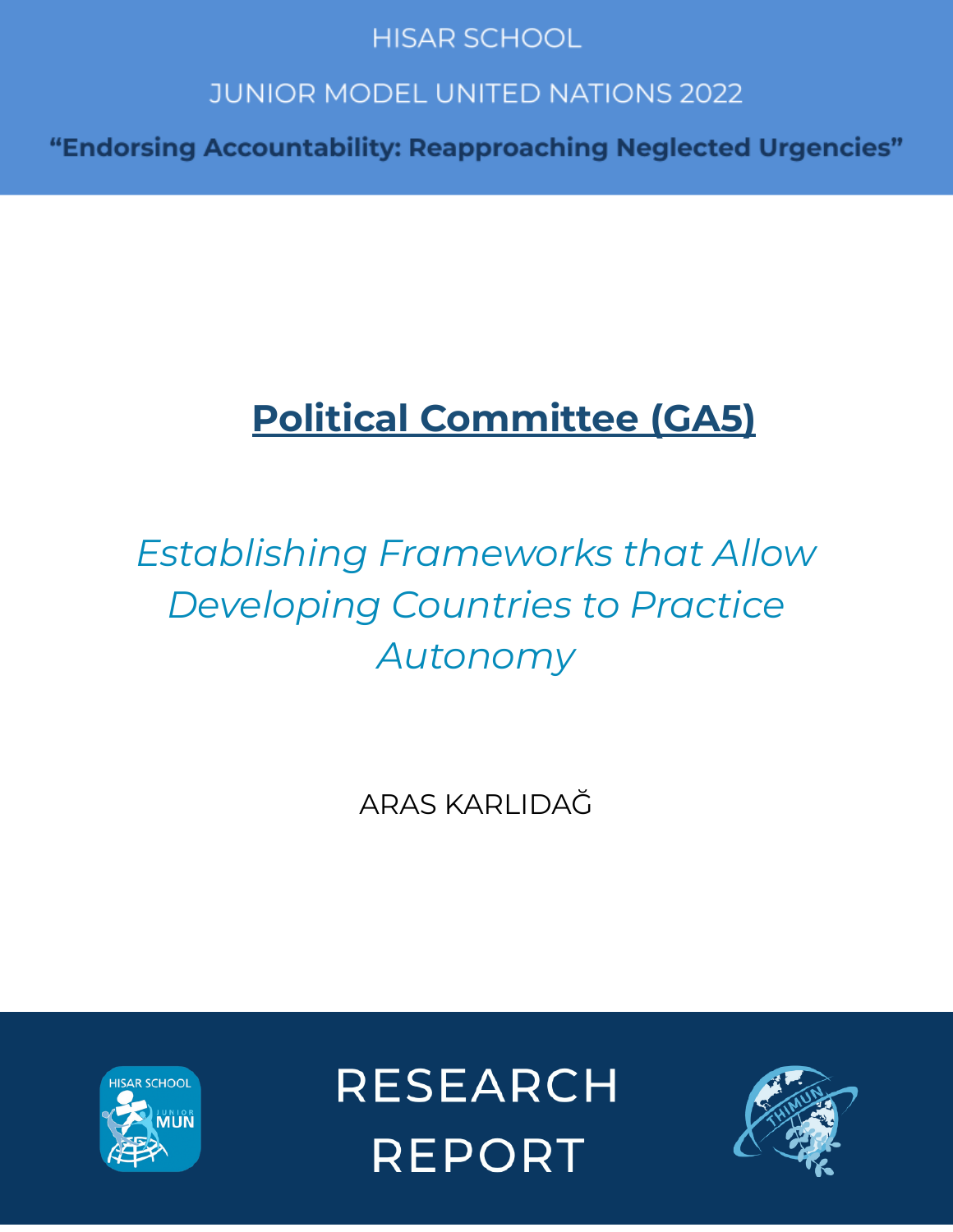**Forum:** Political Committee (GA5)

**Issue:** Establishing Frameworks that Allow Developing Countries to Practice Autonomy

**Student Officer:** Aras Karlıdağ - President Chair

#### **Introduction**

It is true that recent years have witnessed rapid opening up of developing countries. Besides, the economic and political partnerships between developing and developed states also saw an increase (Akyüz). However, the issue of allowing developing countries to practice autonomy is still a pressing problem that needs to be urgently addressed.

The reason why the issue of self-autonomy is a neglected urgency is that independence, sovereignty and autonomy are usually confused. Most countries and Member States are fully recognized for their independence and sovereignty. In fact, international law and the UN principles make it mandatory for the Member States to respect the sovereignty of one another. However, this is mainly an illusion. The real issue–the ability to practice autonomy–reflects reality, which is usually much different than the aforementioned case.

More wealthy, powerful and developed nations have a stronger authority over international relations and politics. That's why the smaller, less developed, countries usually become influenced by the larger players. Consequently, the self-autonomy of developing nations diminish while they try to harmonize themselves and their politics with their larger counterparts. Only because these developing countries are still considered *fully* sovereign and independent, the real and urgent issue of self-autonomy is, unfortunately, rarely addressed.

### **Definition of Key Terms**

**Developing countries:** States that relatively have low-income economies are called developing countries. "A developing country—also called a less developed country or emerging market—has a lower gross domestic product (GDP) than developed countries, with a less mature and sophisticated economy" (Developing). These nations tend to have a considerable reliance on agriculture. Moreover, developing countries can reach developed status by increasing their human development index (HDI), economic success and GDP per capita–the amount of money that the state holds for each of its citizens. That said, the examples of developing countries include Bulgaria, Pakistan, Russia and Turkey. In fact, over 100 states are considered as developing countries by the International Monetary Fund (IMF) (World).

**Autonomy:** Autonomy, in Western ethics and political philosophy, is "the state or condition of self-governance, or leading one's life according to reasons, values, or desires that are authentically one's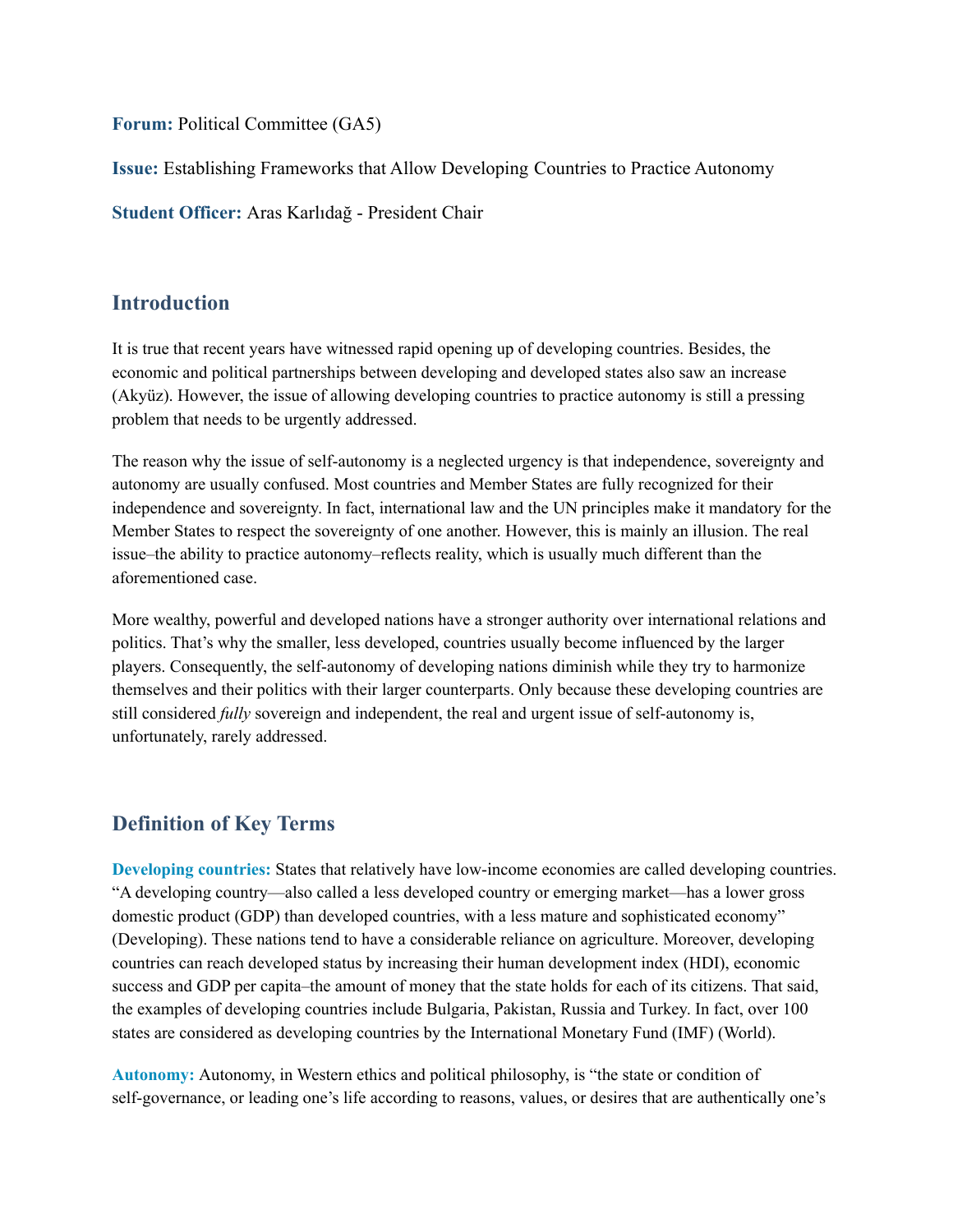own" (Taylor). Therefore, for an independent country, practicing full autonomy means to be able to self-govern without a significant influence from other states. Furthermore, the term autonomy was also elaborated in great detail by the famous philosopher Immanuel Kant, who believed that states are autonomous only if their choices and actions are unaffected by factors that are external, or inessential, to themselves (Taylor).

**Sovereignty:** The terms autonomy and sovereignty are usually used interchangeably, but this is wrong. Autonomy refers to the reality or the ability of a state to self-govern. Comparably, sovereignty is the ultimate authority of the state in decision making and order maintenance processes. To better portray this, if the legislation in a state is created fully by a national parliament and the order is regulated by national authorities, this state is thought to be sovereign. However, it is still a question whether this state is under the shadow of a larger, more powerful state. If so, that same "national" parliament may pass laws under the influence of other actors. If that is the case, it becomes not an issue of sovereignty but autonomy (Sovereignty).

"The Hague Conventions, the Geneva Conventions, and the United Nations all have restricted the actions of sovereign countries in the international arena, as has international law" (Sovereignty). So, although the international law cannot guarantee a nation's autonomy, it prohibits actions against a particular nation's sovereignty.

#### **General Overview**

Since ancient times, the question of self-autonomy has been a problem. For example, during the ancient and medieval times when Ancient China, Mesopotamia, Aztec and Ottoman Empires existed, there used to be vassal states with *of icially* limited powers. These vassal states such as Hungary of the Ottoman Empire or Korea of China would pay tribute (like money, service, crops etc.) to the monarch or dynasty of the country that they were connected to. Centuries later, the Western powers began to establish mandate governments or colonies, where the ethnic populations would have little to no autonomy over their states.

Nowadays, international law prohibits a country's sovereignty to be limited. Therefore, even wars do not result in the dissolution of states' governments. In Afghanistan, for instance, the government has been present at times of its recent civil war. While the country had foreign troops from dozens of foreign nations present, there was still a parliament. Consequently, when the Taliban–a terrorist organization–won the war and took control of the parliament, there were no extreme objections based on the international law just because that same terrorist organization, Taliban, was of Afghan origin. So, the Afghan people were still thought to rule themselves. Considering this, it would be a much different case in terms of politics and international law in case it was *clearly or of icially* a foreign player like the USA taking the lead of the nation's parliament.

That said, mandates, colonies, vassal states were all present in the past. The types of current states or territories with limited powers are called *puppet states.* In theory, these countries are thought to be fully sovereign, but the real case makes them have little to no self-authority. For example, the Afghan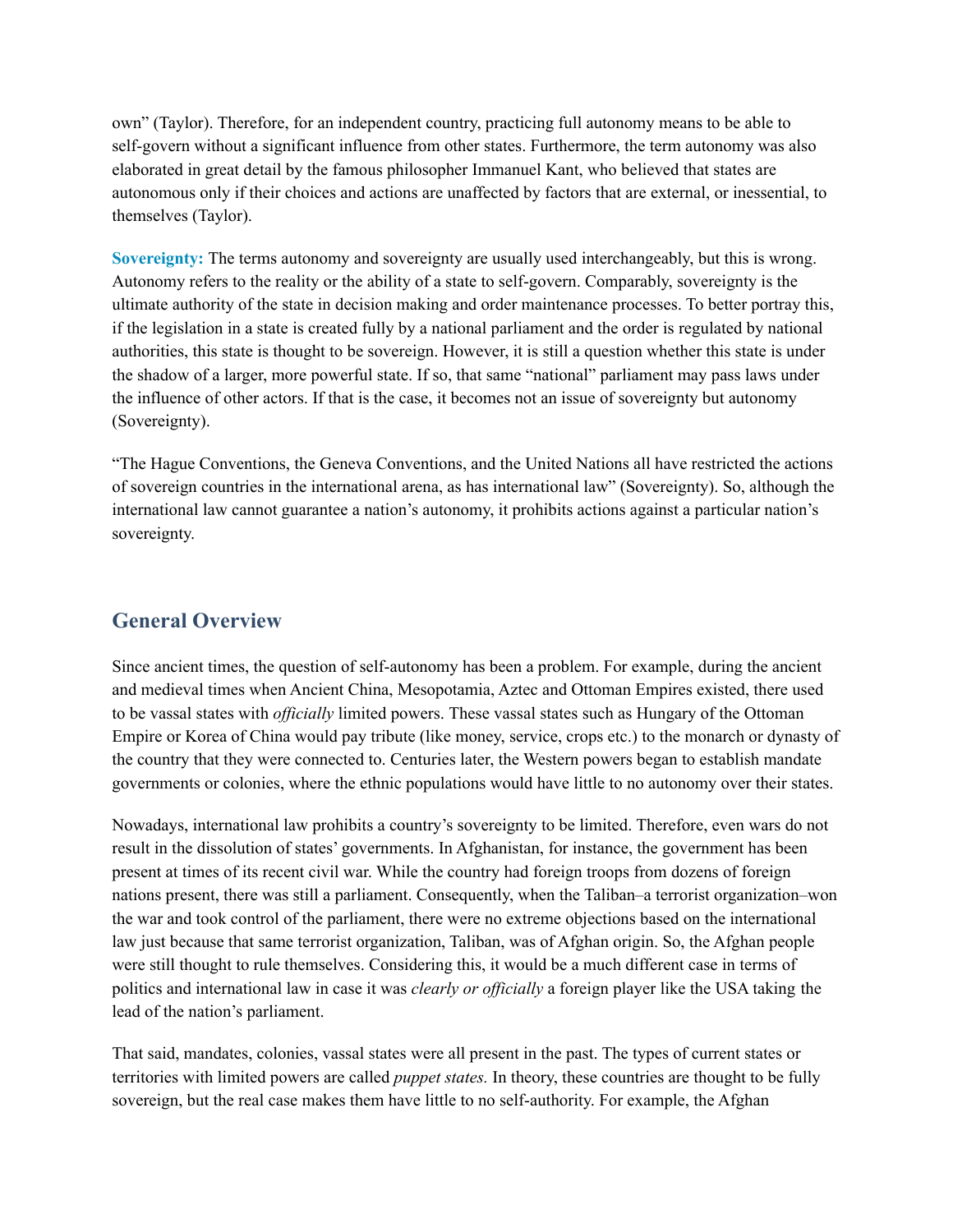government was never able to make decisions with full freedom when its country's sake was up to the foreign troops present in its territory. So, the *sovereign* Afghan government was under constant pressure from the war and foreign players. Similarly, other states, including the countries receiving limited recognition from other Member States, like Northern Cyprus or Belarus are also acting as puppet states. In reality, the Northern Cyprus regime aligns itself almost fully with the Ankara government, functioning almost as Turkey's puppet state. Similarly, the politics of Belarus–another developing country–is much dependent on Russia. Unfortunately, due to unequal political and economic power distribution among Member States, more countries/territories join Belarus and Northern Cyprus in aligning themselves with other large players, to which they feel relatively close to. Examples include micro-island states like Tuvalu or Nauru that have aligned their politics with their close neighbors–New Zealand or Australia. Similarly, it is unlikely for Vietnam to be a puppet state of the USA–the state that it recently fought against. Therefore, for countries like Vietnam, partnering with other states like China is more likely.

Because the current puppet states are still considered fully sovereign due to international law, the current issue of autonomy is mostly neglected. In theory, all these developing countries have governments that can serve them directly. However, the ignored reality is that these governments or self-governance institutions cannot make their decisions independently. Therefore, the world urgently needs platforms or legal changes that will allow all states, including developing countries, to fully decide for themselves. This even means a substantial amount of restrictions for larger players for the use of unnecessary political or economic influence like wars, military drills or sanctions that aim to threaten developing countries, aiming to indirectly absorb their self-governance.

#### **Major Parties Involved and Their Views**

**The United States of America:** The USA is one of the five P5 nations that have the right to veto resolutions in the Security Council. However, this is not the biggest method through which the USA influences developing countries.

The USA is an economic superpower and the world's only uni-polar superpower (the only nation with immense influence on international politics). However, it should be remembered that the USA's hegemony and influence are diminishing. The problem is that these do not contribute to developing nations' autonomy. In fact, the USA just loses its authority to other multi-polar states (the rest of the top powerful states in the World). As a result, the developing states cannot benefit from the changes in the USA's changing hegemony in international politics (Cooley and Nexon).

**China:** China is the second largest superpower, which aims to benefit from the USA's decreased soft power. It is a funder of various megaprojects that especially developing/least developed countries areconducting. Therefore, China uses its economically strong position to dominate other developing countries in politics.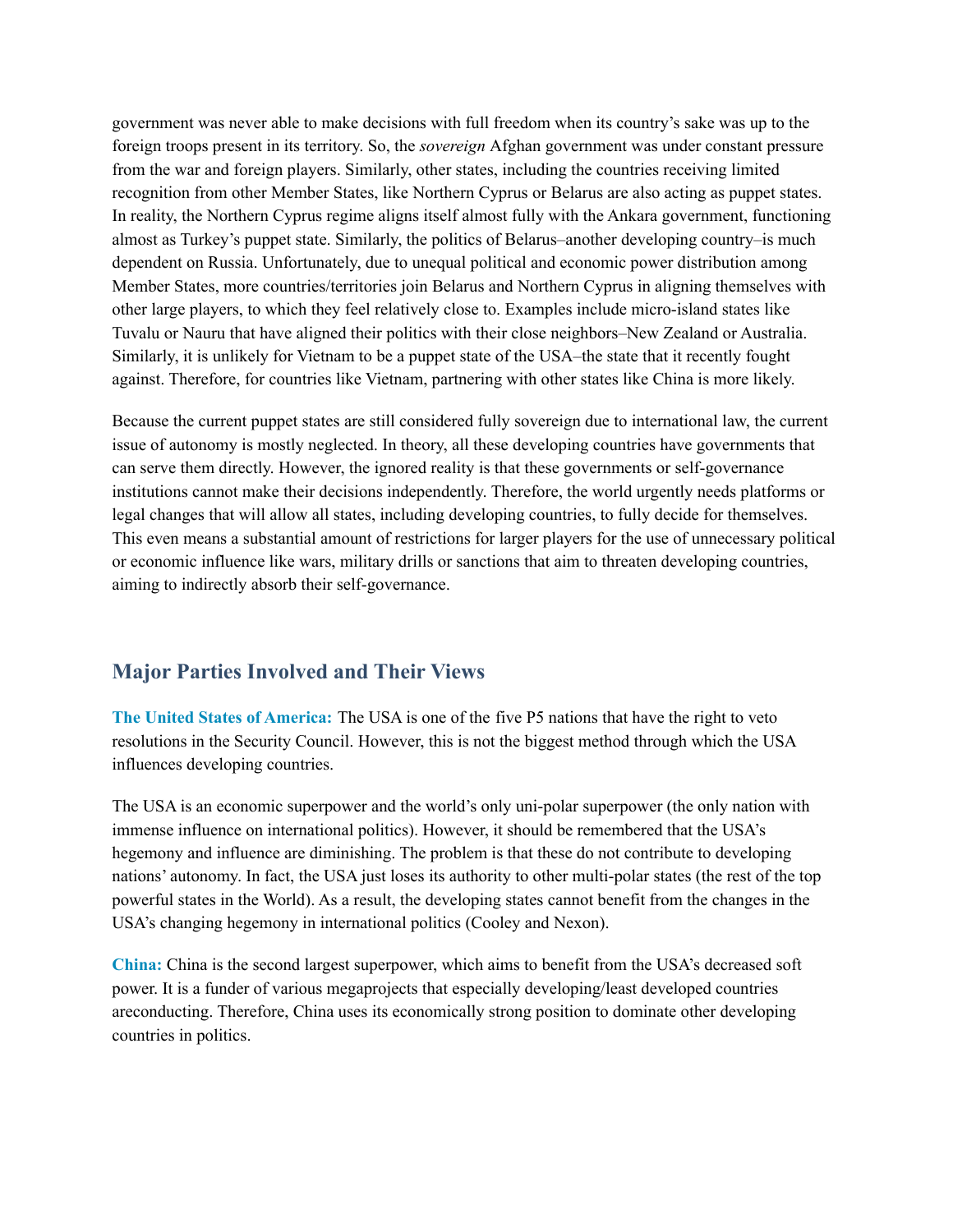

#### Puppet States (Way)

**Developing Countries:** Developing countries are where the economy tends to grow quickly. Therefore, as they build their place in the international economy, these countries need a large flow of money. This is why the economic power of other nations like China, Russia or the USA can mean reduced autonomy for the developing countries. Moreover, these countries are also younger by age, some of their political systems might possibly be too young to be able to achieve full autonomy.

#### **Evaluation of Previous Attempts to Resolve the Issue**

The United Nations (including UN agencies like UNDP), IMF, World Bank are all institutions that aim to recognize/give autonomy to the Member States, who are especially less developed. For example, when a developing country in Africa borrows money from the World Bank, it is not the same as receiving it from a country like China, who might abuse their power in case of a non-payment. So, international organizations like the UN have worked to bring these issues to the international level. Agencies like the United Nations Development Programme (UNDP) have directly funded projects just like other Member States who see these projects as a tool to influence developing countries.

Moreover, the issue of the practice of autonomy was partially addressed in many UN-related resolutions or documents that were initially prepared for other reasons. For example, the UN Charter states that its aim is ""to develop friendly relations among nations based on respect for the principle of equal rights and self-determination of peoples, and to take other appropriate measures to strengthen universal peace" (Self-determination). As a different example, "Article 1 in both the International Covenant on Civil and Political Rights (ICCPR) and the International Covenant on Economic, Social and Cultural Rights (ICESCR) reads: 'All peoples have the right of self-determination. By virtue of that right they freely determine their political status and freely pursue their economic, social and cultural development" (Self-determination).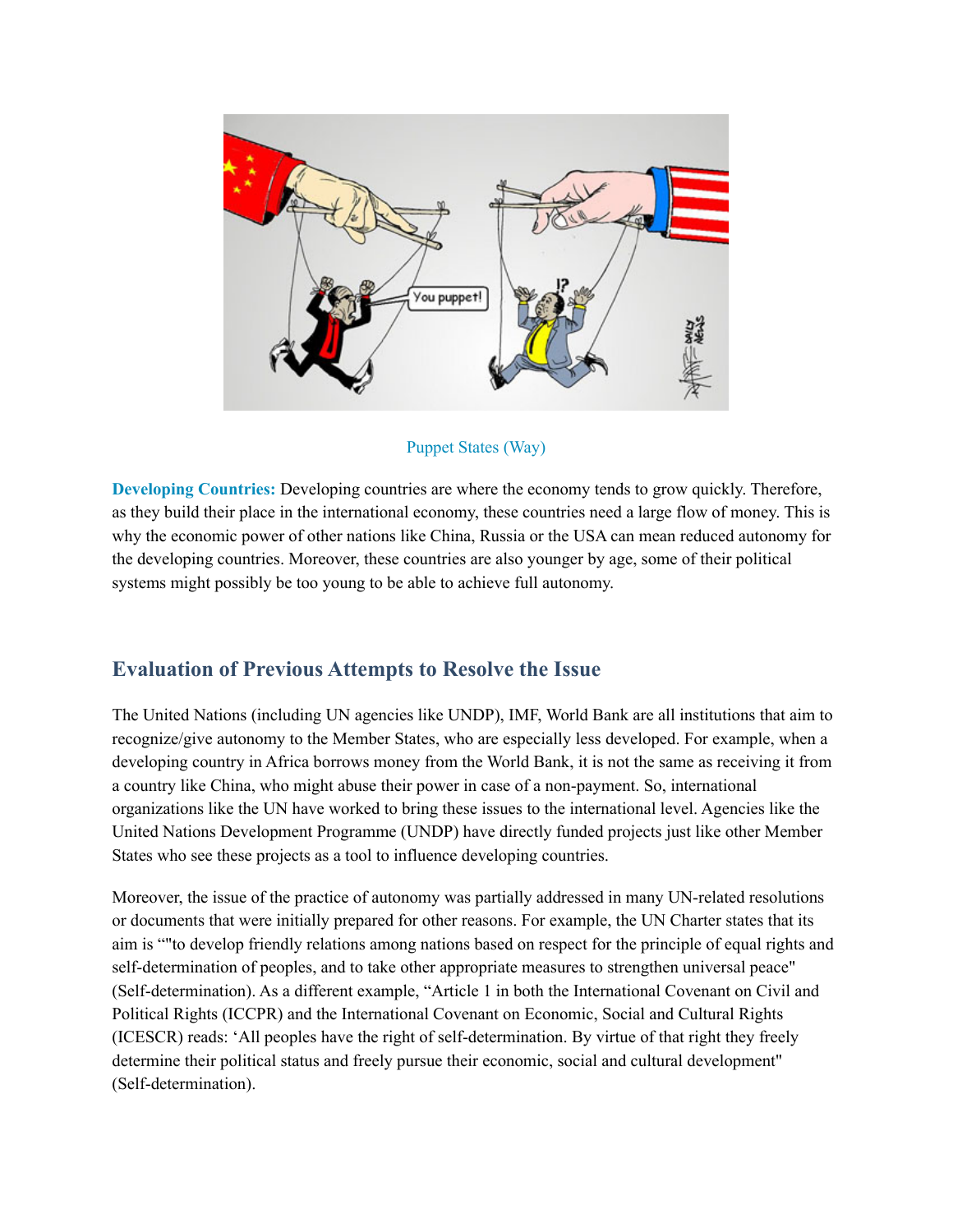Regardless of the past attempts by the UN and international organizations, the issue of practicing autonomy is still present for developing countries. The main reason is that the USA and now other countries like China, Russia, France or the UK are global superpowers. The USA used its hegemony that it gained during the Cold War very effectively. European countries and China quickly developed their power as the USA began to lose some of its power in the 21st under especially controversial leaders like Donald Trump. As a result, the world now has not just one, but many superpowers that can dominate over the autonomy of developing countries.

#### **Possible Solutions**

A main tool that other states use to control developing countries' autonomy is money. We see China taking part in various megaprojects in Africa just because it wants to increase its influence in the region. As an alternative to this, UN agencies like UNDP can provide more funding and support for such projects and states. Alternatively, a council of many wealthy states might be created. This way, the funding of such megaprojects like infrastructure constructions will be covered by no single country. So, a single country like China cannot solely dominate over the autonomy of an African nation who, for example, cannot pay its debt.

Institutions like the World Bank or the International Monetary Fund (IMF) can provide more direct support for developing countries so that they need less outside help to keep their vibrant economies growing.

A research organization can also be formed so that the UN will conduct research about the influence of Member States on each other's politics. Having a clear report may help with the solution mechanisms, which might include increased assistance towards most affected countries.

#### **Bibliography**

Akyüz, Yılmaz. "Global Rules and Markets: Constraints over Policy." *TWN*, 2007, www.twn.my/title2/ge/ge10.pdf. Accessed February 22, 2022.

Cooley, Alexander, and Daniel H. Nexon. "How Hegemony Ends." *Foreign Af airs*, 2020, www.foreignaffairs.com/articles/united-states/2020-06-09/how-hegemony-ends. Accessed February 22, 2022.

"Self-Determination." *Wikipedia*, Wikimedia Foundation, 16 Feb. 2022, en.wikipedia.org/wiki/Self-determination#The\_UN\_Charter\_and\_resolutions. Accessed February 22, 2022.